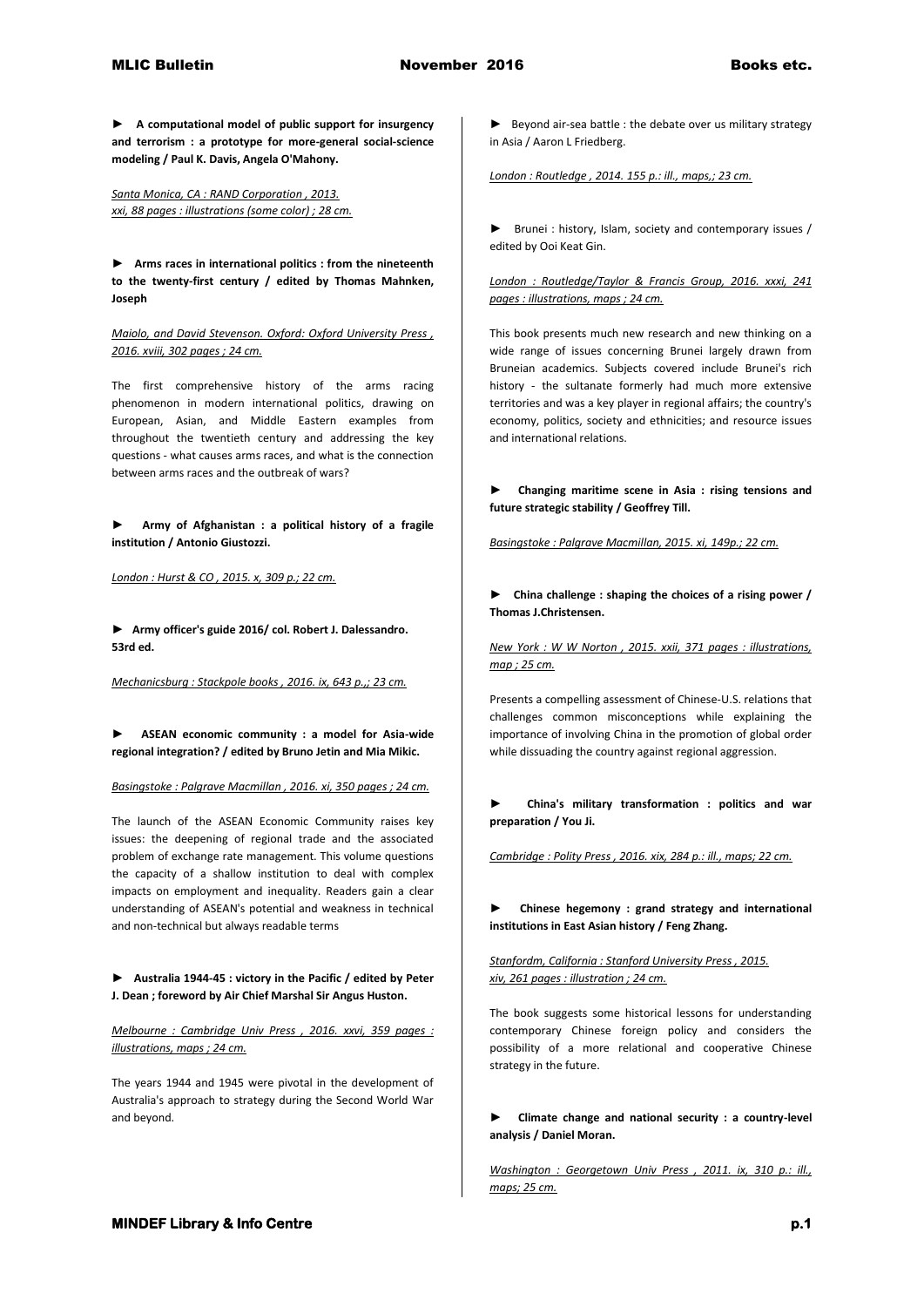**► Conflict resolution and peacebuilding in Laos : perspective for today's world / Stephanie Phetsamay Stobbe.**

*London : Routledge , 2015. xviii, 157 pages ; 24 cm.*

The book discusses how over centuries, foreign powers have polarised and used the ethnic groups of Laos to support their own agendas, and how in spite of this, the Lao people have consistently managed to recreate the peace and harmony that support their social relationships, whether that is within groups or between many distinct groups.

**► End of the cold war : 1985-1991./ Robert Service.**

*Basingstoke : Macmillan UK , 2015. xxii, 643 p.: ill., maps; 24 cm.* 

**► Fighting and negotiating with armed groups : the difficulty of securing strategic outcomes / Samir Puri. International Institute for Strategic Studies**

*London : Routledge , 2016. 168 pages ; 24 cm.*

This book develops a framework to help analysts and policymakers understand the challenges of using a combination of coercion and diplomacy in dealing with armed groups. it considers which complexities have proved most inhibiting, and which have been worked around.

**► Fog of peace : the human face of conflict resolution / Gabrielle Rifkind.**

*London : I B Tauris , 2014. xxi, 266 p.; 22 cm.* 

**► Future security of the global arctic : state policy, economic security and climate / edited by Lassi Heininen.**

*Basingstoke : Palgrave Macmillan , 2016. xv, 141 pages : illustrations ; 23 cm.*

The post-Cold War Arctic has seen a transformation from military tension and a focus on national security to a concern for environmental and human security. As a result of this, the globalized Arctic has a high level of peace and stability, maintained by international cooperation between the Arctic states, northern indigenous peoples, sub-national governments and local actors.

**► Gunpowder age : China, military innovation and the rise of the West in world history / Tonio Andrade.**

*Princeton : Princeton Univ Press , 2016. 432 p.; 24 cm.* 

**► Hidden hand : a brief history of the CIA / Richard H Immerman.**

*Chicester : Wiley-Blackwell , 2015. xv, 248 pages ; 24 cm.*

This book, the author examines the tortuous history and mixed record of the CIA. Arguing the agency was engulfed from its inception in controversy between intelligence analysts and covert operators...

## **► History of Brunei/ Graham Saunders.**

*2nd ed. New York: Routledge , 2015. xx, 226 p.: ill., maps; 22 cm.* 

**► Innovation networks and the new Asian regionalism : a knowledge platform on economic productivity / Hans-Peter Brunner.**

*Cheltenham : Edward Elgar , 2016. xiv, 190 pages : illustrations, maps ; 24 cm.* 

**► Introduction to cybercrime : computer crimes, laws and policing in the 21st century / Joshua B Hill.**

*Santa Barbara : Praeger, 2016. 290 p.; 24 cm.* 

**► Islam and Nazi Germany's war / David Motadel.**

*Cambridge : Belknap Harvard , 2014. 500 pages : illustrations, map ; 23 cm.* 

**► Islamic veiling in legal discourse / Anastasia Vakulenko.**

*Abingdon, Oxon [U.K.] ; New York : Routledge , 2012. viii, 166 pages ; 24 cm.*

Islamic veiling in legal discourse looks at relevant law and related discourses in order to examine the assumptions and limits of the debates around the issue of Islamic veiling, which has become so topical in recent years.

**► Japan-South Korea identity clash : East Asian security and the United States / Brad Glosserman.**

*New York : Columbia University Press , 2015. xi, 218 pages : illustrations ; 22 cm.* 

**► Japan's great stagnation and abenomics : lessons for the world / Masazumi Wakatabe.**

*New York : Palgrave Macmillan , 2015. x, 209 p.; 22 cm.*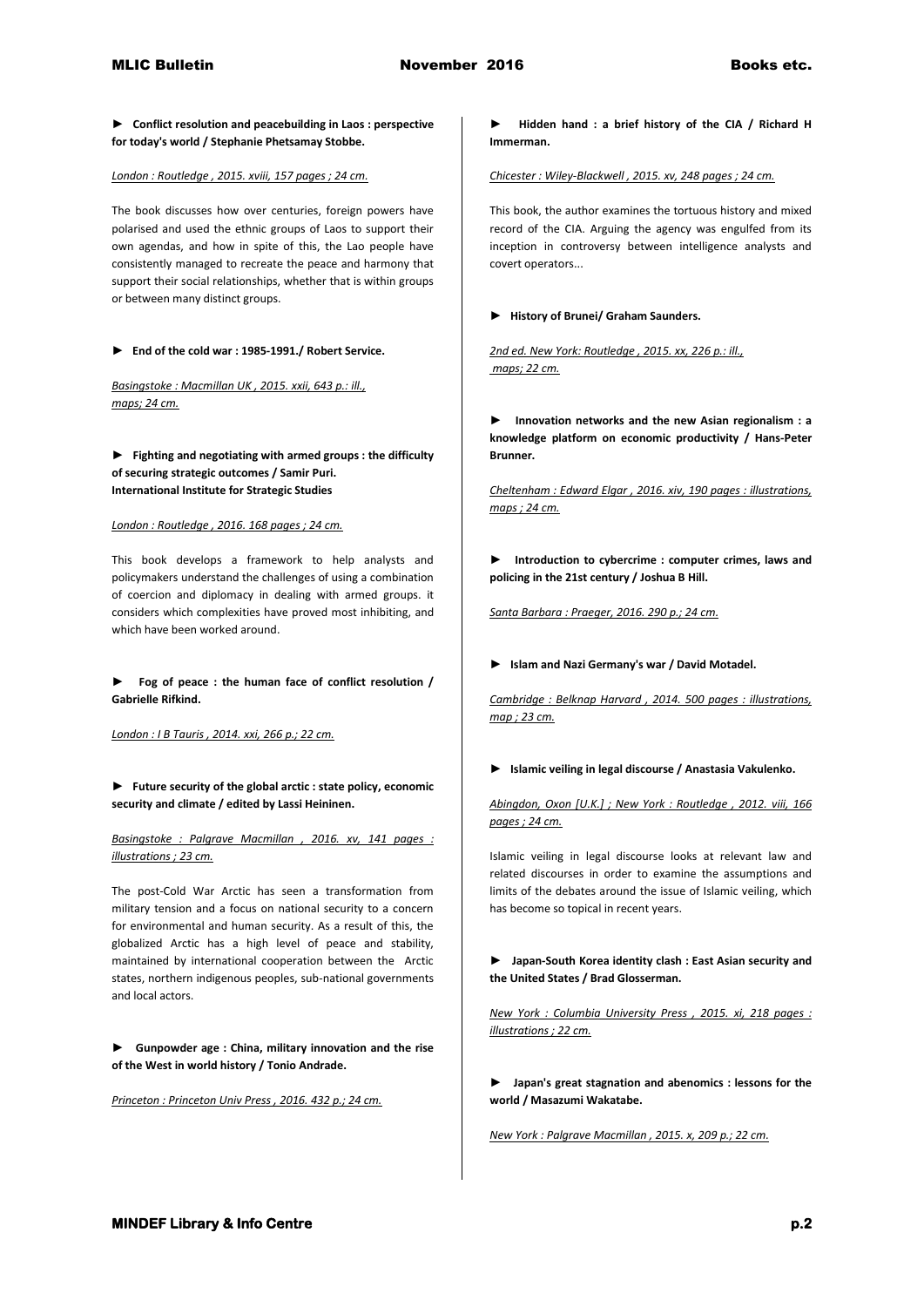**► Jihadist threat : the re-conquest of the West? / Paul L Mooncraft.**

*Barnsley : Pen & Sword , 2015. xxvi, 174 pages, 16 unnumbered pages of plates : illustrations (black and white), maps (black and white) ; 24 cm.*

This timely and controversial book examines the international and domestic threats to the West from Jihadism. It joins the dots in the Middle East, Asia and Africa and explains what it means for the home front, mainly Britain but also continental Europe and the USA. More Brits are trying to join the Islamic State than the reserve forces. .

**► Military Psychology : concepts, trends and interventions / edited by Nidhi Maheshwari, Vineeth V. Kumar.**

*Los Angeles, California : Sage Maheshwari , 2016. xxii, 354 pages ; 22 cm.*

This book offers insights into military psychological issues such as soldier selection, combating stress, instances of misconduct, psychological operations, optimism and the future warfare. It lessons for India and other countries where military and para military forces are engaged in dealing with both external and internal extremism.

## **► Nazi Germany and the Arab world / Francis R Nicosia.**

*New York : Cambridge Univ Press , 2015. xiv, 301 pages ; 24 cm.*

This book defines the relatively limited geopolitical interests of Nazi Germany in the Middle East and North Africa within the context of its relationships with the other European great powers and its policies with regard to the Arabs and Jews who lived in those areas

**► Pakistan and India : non proliferation credentials / Malik Qasim Mustafa, Ghazala Yasmin Jalil & Tahir Mahmood Azad.**

*Pakistan : Institute of Strategic Studies Islamabad , 2016. i , 102 pages ; 24cm* 

**► Pakistan in the global nuclear order / Zafar Khan and Rizwana Abbasi.**

*Pakistan : Institute of Strategic Studies Islambad, 2016. vii , 63 pages ; 24cm* 

**► Rethinking body language : how hand movements reveal hidden throughts / Geoffrey Beattie.**

*1st ed.London : Routledge , 2016. x, 276 pages ; 25 cm.* 

**► Rules of origin in ASEAN : a way forward / edited by Stefano Inama and Edmund W. Sim.**

*Cambridge , New York : Cambridge University Press , 2015. xxii, 412 pages ; 22 cm.*

This book explain with clarity the existing ASEAN Rules of Origin (RoO) practices and their administration regimes in a comparative context and provide a recommendation for reform.

**► Saudi Arabia in transition : insights on social, political, economic and religious change / edited by Bernard Haykel , Thomas Hegghammer and Stéphane Lecroix .**

*New York : Cambridge Univ Press , 2015. vii, 351 pages : illustrations ; 23 cm.*

This book presents the fruits of their research as well as those of the most prominent Saudi academics in the field. This volume focuses on different sectors of Saudi society and examines how the changes of the past few decades have affected each. It reflects new insights and provides the most up-to-date research on the country's social, cultural, economic and political dynamics

**► Strategic stability in South Asia : challenges and prospects / Dr.Naeem Salik.**

*Pakistan : ISSI , 2016. 18 pages ; 24 cm* 

**► Strategy in the contemporary world : an introduction to strategic studies / John Baylis.**

*5th edition Oxford : Oxford University Press , 2016 xxiii, 429 p.; 25 c.* 

**► Team and collective training needs analysis : defining requirements and specifying training systems / by John Huddlestone and Jonathan Pike** 

*Farnham : Ashgate , 2016. xxii, 335 pages : illustrations ; 24 cm.* 

**► The defence capabilities of small states : Singapore and Taiwan's responses to strategic desperation / Shang-Su Wu**

*Basingstoke : Palgrave Macmillan , 2016. x, 289 pages ; 22 cm.* 

**► The politics of Muslim intellectual discourse in the West : the emergence of a Western-Islamic public sphere / Dilyana Mincheva.**

*Eastbourne : Sussex Academic Press , 2016.ix, 169 pages ; 24 cm.*